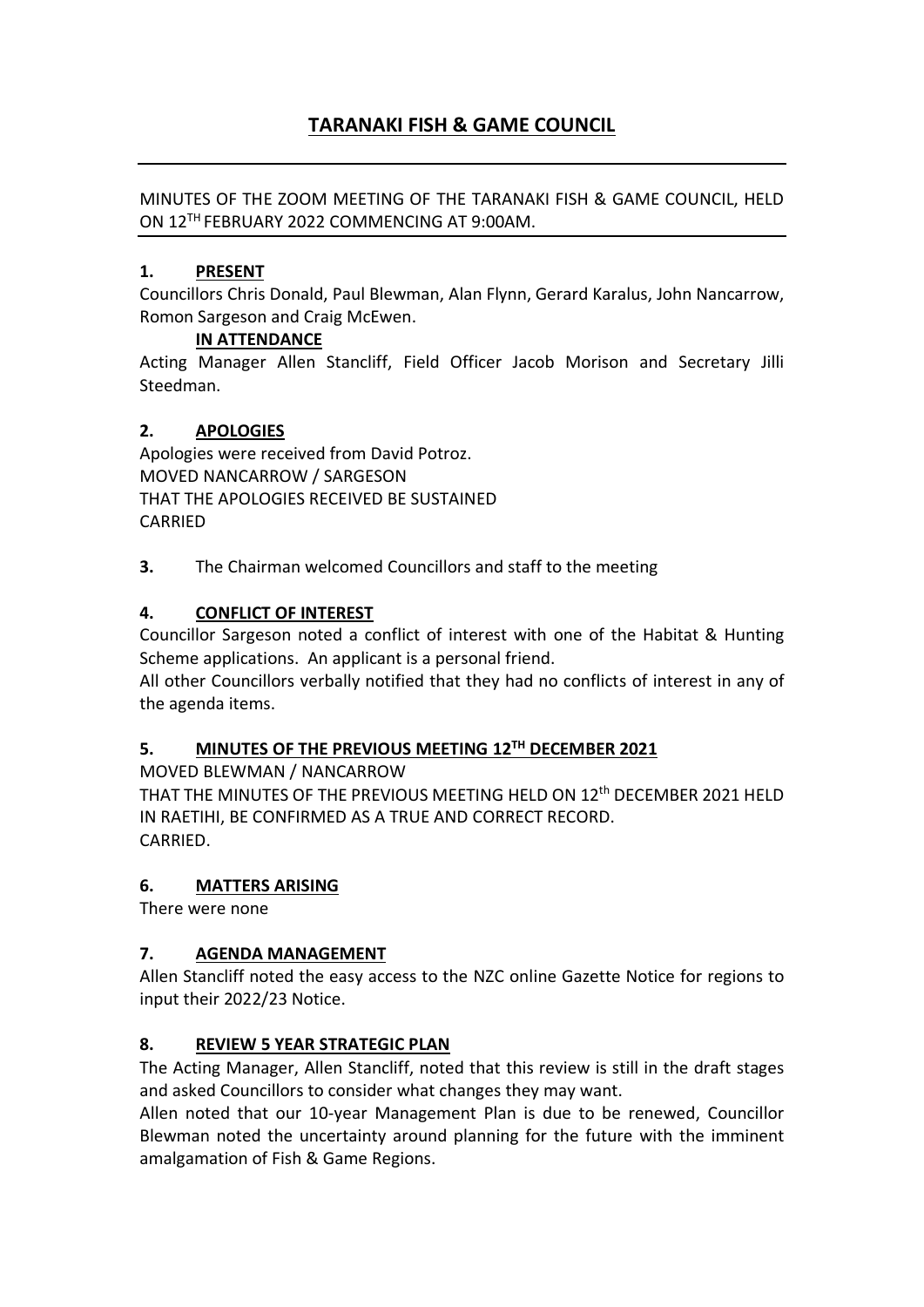#### MOVED BLEWMAN / KARALUS

THAT TARANAKI FISH & GAME COUNCIL RECEIVE THE ATTACHED 5-YEAR STRATEGIC PLAN FOR CONSIDERATION CARRIED

# **9. RISK REGISTER**

The register has been modified to reflect risk from the Omicron variant of COVID-19, noting that all staff have the capacity to work from home.

#### MOVED BLEWMAN / SARGESON

THAT TARANAKI FISH & GAME COUNCIL RECEIVE THE FEBRUARY 2022 RISK REGISTER. CARRIED

# **10. HEALTH AND SAFETY REPORT**

Staff were well prepared for the January 2022 trend counts, Jacob liaised with landowners and activated in-reach.

Councillors discussed the collision between a Fish & Game vehicle and a motorcycle that cut a corner and sideswiped the vehicle. The motorcycle rider has admitted his responsibility and the insurance process is underway.

Staff are still liaising with Landbased Training for staff to attend a SXS and 4WD course. A new Hazard Control Plan has been developed for the Polaris SXS until training has been completed.

#### MOVED MCEWEN / NANCARROW

THAT THE ACTING MANAGERS HEALTH AND SAFETY REPORT, BE RECEIVED CARRIED

#### **11. 2022 TREND COUNT REPORT**

Jacob Morison advised Councillors of the Waimarino and Whanganui counts for paradise shelduck, noting that the average count was down slightly from last year. Also noting that there was a lot of ground water which makes for a good breeding season. Farmers commented that the use of diazinon for controlling porina could be a factor in the lower count of paradise shelduck. Allen Stancliff advised Councillors that the counts for Area C were down from previous years, however Lake Cowley with 900 plus counted was well above average. The number of black swan was also down in Taranaki, but the overall central NZ count remained strong. Councillors thanked staff for the excellent report.

MOVED SARGESON / BLEWMAN

THAT THE 2022 GAMEBIRD TREND COUNT REPORT BE RECEIVED CARRIED

#### **12. HUNTING AND HABITAT SCHEME APPLICATIONS**

The Acting Manager described the seven applications that meet the criteria for funding.

Councillor Sargeson noted his relationship with one of the applicants and a conflict of interest has been registered for this meeting.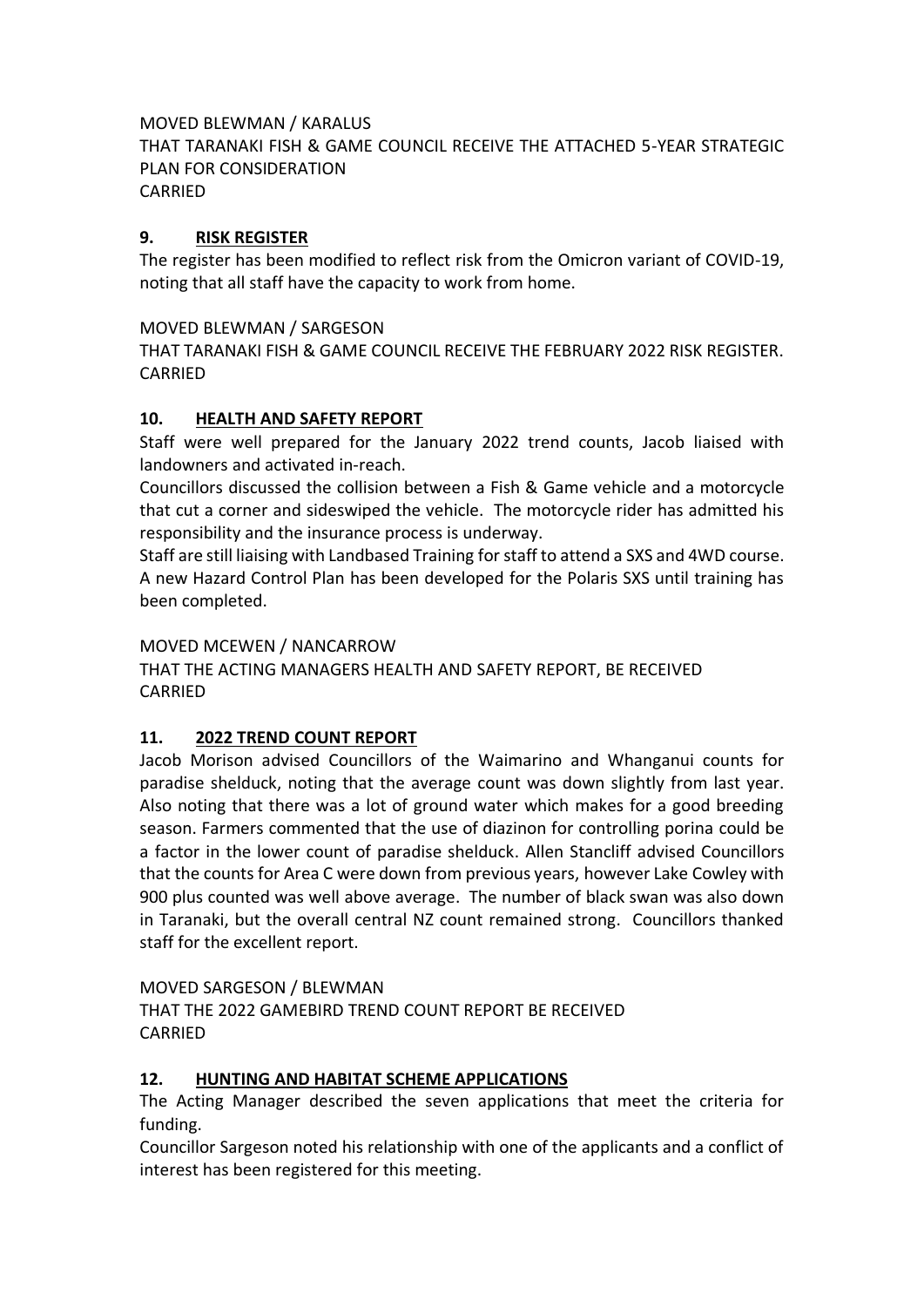#### MOVED BLEWMAN / NANCARROW

THAT COUNCIL APPROVES THE FOLLOWING APPLICATIONS FOR FUNDING (GST INCL) FROM THE HUNTING & HABITAT SCHEME;

| 1             | NAIRN         | \$2,300 |
|---------------|---------------|---------|
| $\mathcal{P}$ | <b>FERGUS</b> | \$2,000 |
| 3             | DEADMAN       | \$2,921 |
| 4             | <b>CRAIG</b>  | \$1,000 |
| 5             | <b>ELLIOT</b> | \$7,762 |
| 6             | <b>BEVINS</b> | \$3,390 |
| 7             | <b>MANDER</b> | \$5,750 |

CARRIED

#### **13. LICENCE SALES REPORT**

MOVED BLEWMAN / NANCARROW THAT THE TARANAKI FISH AND GAME LICENCE SALES REPORT, BE RECEIVED CARRIED

#### **14. CHAIRMANS REPORT**

The Chairman noted his meetings with staff in New Plymouth MOVED DONALD / MCEWEN THAT THE CHAIRMANS VERBAL REPORT, BE RECEIVED CARRIED

#### **15. NATIONAL COUNCILLORS REPORT**

Councllor Karalus noted progress with the review of regional council amalgamations and that a draft report will be available by the end of February with the final report due at the end of March.

Councillors agreed that early involvement with iwi on the regional boundaries is important.

MOVED KARALUS / BLEWMAN

THAT THE NATIONAL COUNCILLORS VERBAL REPORT BE RECEIVED CARRIED

#### **16. WORK PLAN TO 28 JANUARY 2022 AND BUDGET PROGRESS REPORT TO 31 DECEMBER 2021**

Councillor Blewman asked about his attendance at a virtual hui to be held on 17<sup>th</sup> February to update stakeholders on the status of negotiations between the Crown and Ngā Iwi o Taranaki regarding the Collective Redress Deed for Taranaki Maunga/Egmont National Park.

Councillor Karalus asked staff for an update on the Opunake HEPS.

MOVED KARALUS / BLEWMAN

THAT THE BUDGET REPORT TO 31 DECEMBER 2021 AND THE PROJECT PROGRESS REPORT TO 28 JANUARY 2022, BE RECEIVED CARRIED